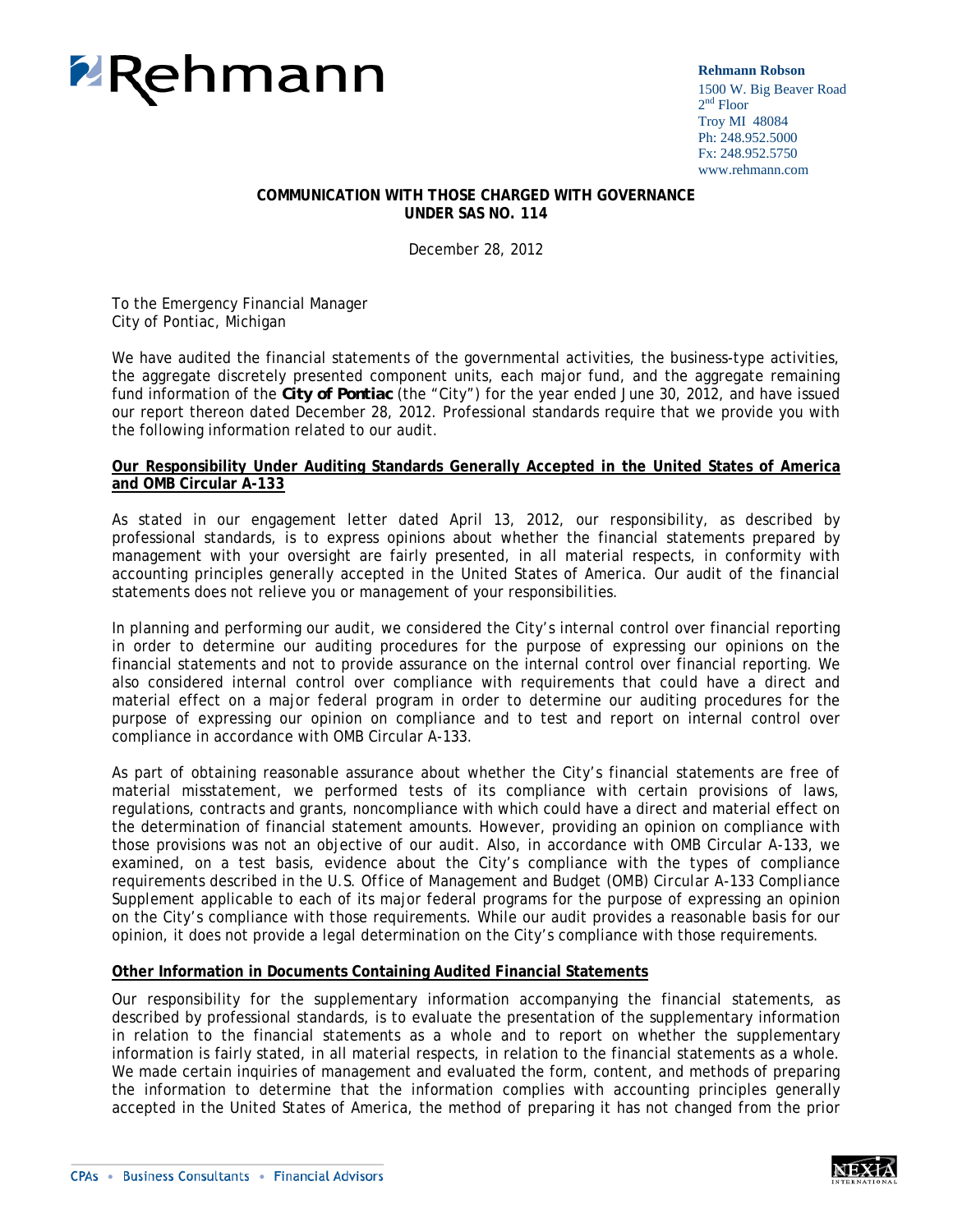period, and the information is appropriate and complete in relation to our audit of the financial statements. We compared and reconciled the supplementary information to the underlying accounting records used to prepare the financial statements or to the financial statements themselves.

#### **Planned Scope and Timing of the Audit**

We performed the audit according to the planned scope and timing previously communicated to you in our engagement letter.

#### **Significant Results of the Audit**

#### *Qualitative Aspects of Accounting Practices*

Management is responsible for the selection and use of appropriate accounting policies. In accordance with the terms of our engagement letter, we will advise management about the appropriateness of accounting policies and their application. The significant accounting policies used by the City are described in Note 1 to the financial statements. No new accounting policies were adopted and the application of existing policies was not changed during the year. We noted no transactions entered into by the City during the year for which there is a lack of authoritative guidance or consensus. There are no significant transactions that have been recognized in the financial statements in a different period than when the transaction occurred.

Accounting estimates are an integral part of the financial statements prepared by management and are based on management's knowledge and experience about past and current events and assumptions about future events. Certain accounting estimates are particularly sensitive because of their significance to the financial statements and because of the possibility that future events affecting them may differ significantly from those expected. The most sensitive estimates affecting the financial statements were:

- Management's estimate of the useful lives of depreciable capital assets is based on the length of time it is believed that those assets will provide some economic benefit in the future. In addition, management does not have detailed records of its capital assets, and as a result, estimates are used to account for the deletion and depreciation of individual assets.
- Management's estimate of the accrued compensated absences is based on current hourly rates and policies regarding payment of sick and vacation banks.
- Management's estimate of the allowance for uncollectible receivable balances is based on past experience and future expectation for collection of various account balances.
- Management's estimate of the insurance claims incurred but not reported is based on information provided by the entity's third party administrators and subsequent claims activity.
- The assumptions used in the actuarial valuations of the pension and other postemployment benefits plans are based on historical trends and industry standards.

We evaluated the key factors and assumptions used to develop these estimates in determining that they are reasonable in relation to the financial statements taken as a whole.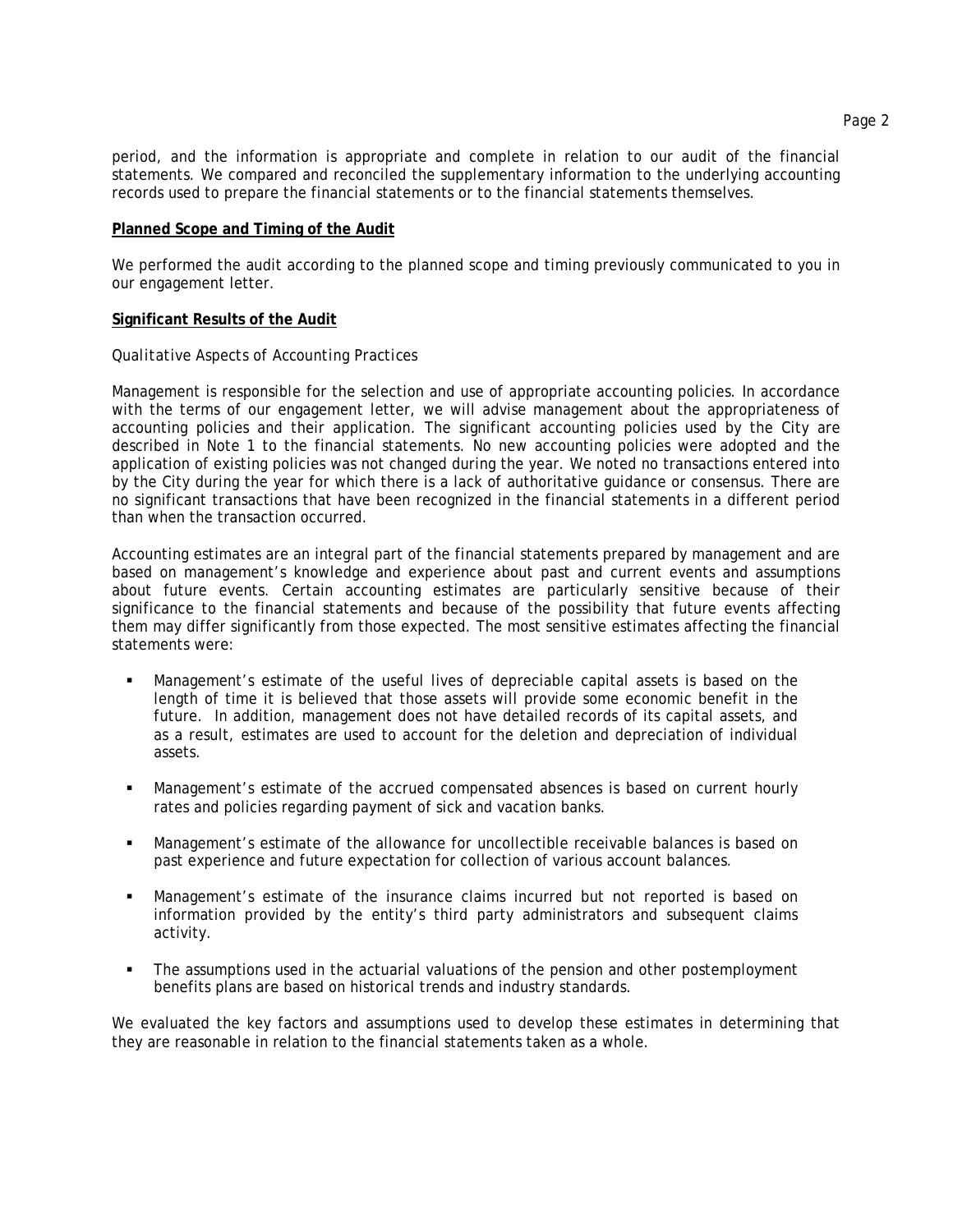## *Difficulties Encountered in Performing the Audit*

We encountered no significant difficulties in dealing with management in performing and completing our audit, except that certain information was not available timely.

# *Corrected and Uncorrected Misstatements*

Professional standards require us to accumulate all known and likely misstatements identified during the audit, other than those that are trivial, and communicate them to the appropriate level of management. Attachment B to this letter summarizes uncorrected misstatements of the financial statements. Management has determined that their effects are immaterial, both individually and in the aggregate, to each opinion unit's financial statements taken as a whole. The material misstatements detected as a result of audit procedures and corrected by management are described in the Schedule of Findings and Questioned Costs issued as part of our report on Single Audit Compliance.

# *Upcoming Changes in Accounting Standards*

Generally accepted accounting principles (GAAP) are continually changing in order to promote the usability and enhance the applicability of information included in external financial reporting. While it would not be practical to include an in-depth discussion of every upcoming change in professional standards, Attachment C to this letter contains a brief overview of recent pronouncements of the Governmental Accounting Standards Board (GASB) and their related effective dates. Management is responsible for reviewing these standards, determining their applicability, and implementing them in future accounting periods.

# *Disagreements with Management*

For purposes of this letter, professional standards define a disagreement with management as a financial accounting, reporting, or auditing matter, whether or not resolved to our satisfaction, that could be significant to the financial statements or the auditor's report. We are pleased to report that no such disagreements arose during the course of our audit.

## *Management Representations*

We have requested certain representations from management that are included in the attached management representation letter dated December 28, 2012.

## *Management Consultations with Other Independent Accountants*

In some cases, management may decide to consult with other accountants about auditing and accounting matters, similar to obtaining a "second opinion" on certain situations. If a consultation involves application of an accounting principle to the entity's financial statements or a determination of the type of auditor's opinion that may be expressed on those statements, our professional standards require the consulting accountant to check with us to determine that the consultant has all the relevant facts. To our knowledge, there were no such consultations with other accountants.

## *Other Audit Findings or Issues*

We generally discuss a variety of matters, including the application of accounting principles and auditing standards, with management each year prior to retention as the governmental unit's auditors. However, these discussions occurred in the normal course of our professional relationship and our responses were not a condition to our retention.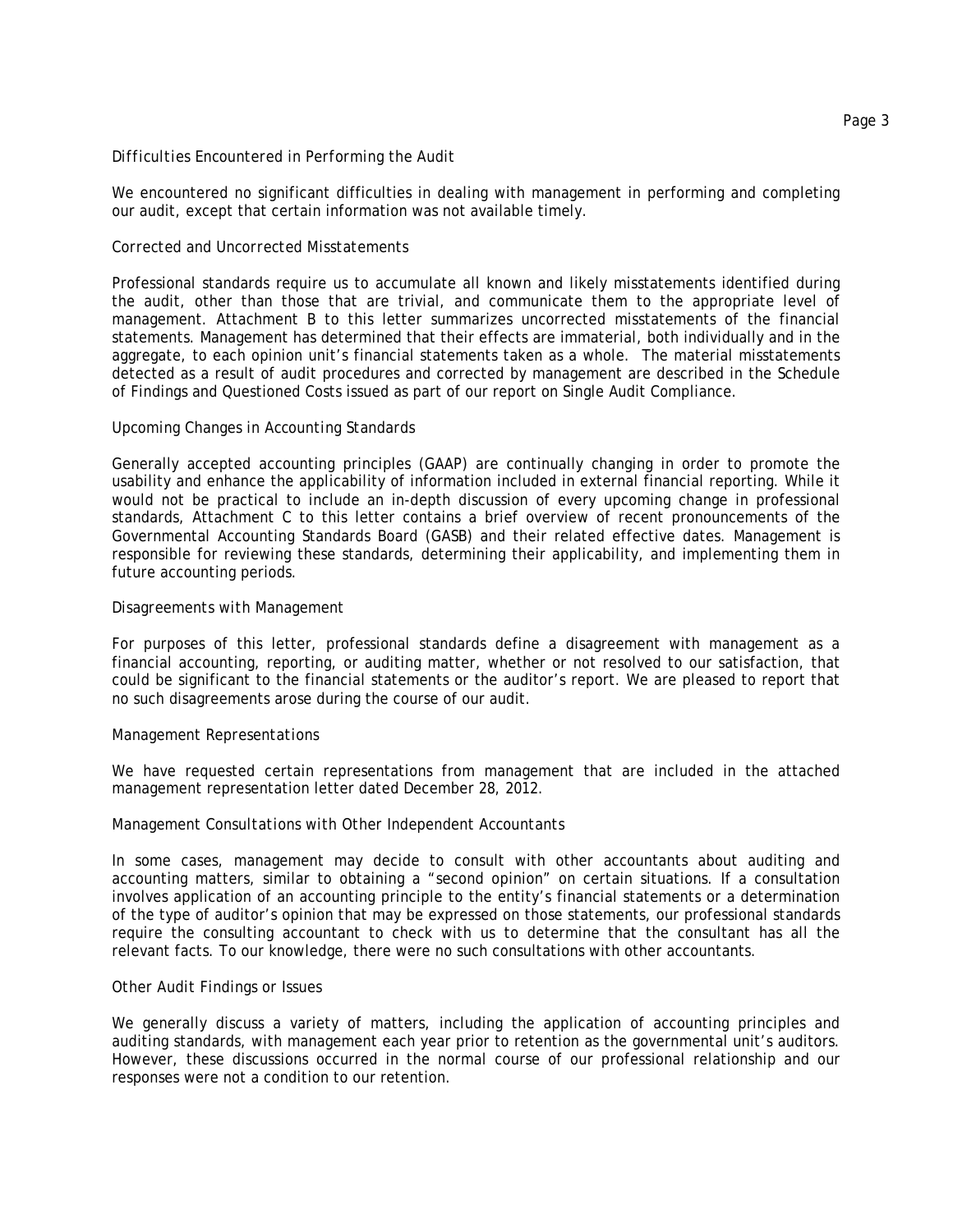This information is intended solely for the use of the Emergency Financial Manager and management of the **City of Pontiac** and is not intended to be and should not be used by anyone other than these specified parties.

Very truly yours,

Rehmann Loham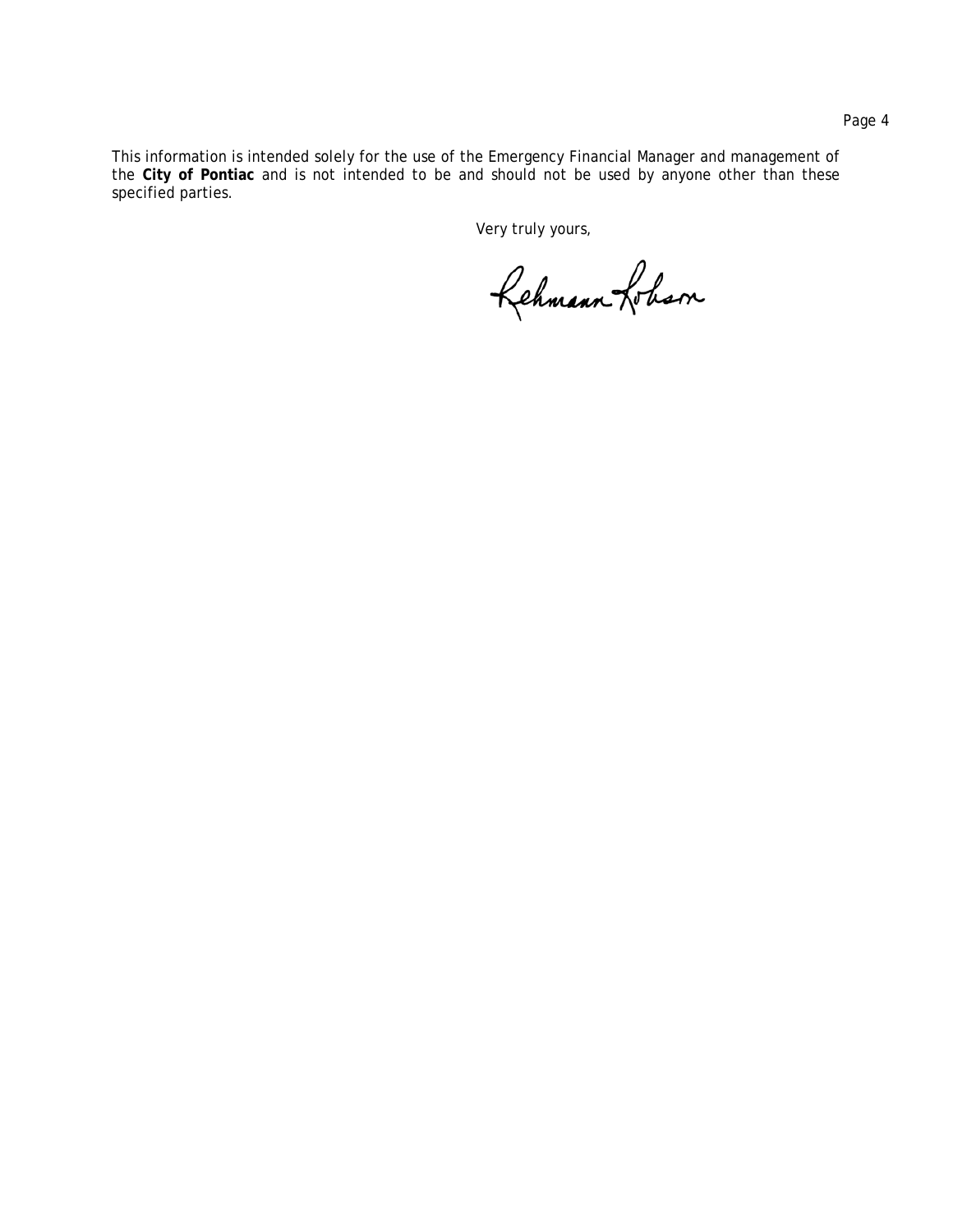# Attachment A - Consideration of Internal Control Over Financial Reporting For the June 30, 2012 Audit

We have audited the financial statements of the governmental activities, the business-type activities, the aggregate discretely presented component units, each major fund, and the aggregate remaining fund information of the *City of Pontiac* (the "City") for the year ended June 30, 2012, and have issued our report thereon dated December 28, 2012. We did not audit the financial statements of the General City Employees' Retirement System, the Police and Fire Retirement System, the General Employee's Retiree Health Insurance Benefits Trust and the Police and Fire Retiree Prefunded Group Health and Insurance Trust. Those financial statements were audited by other auditors whose report thereon has been furnished to us, and our opinion on the financial statements and this report, insofar as they relate to the General City Employees' Retirement System, the Police and Fire Retirement System, the General Employee's Retiree Health Insurance Benefits Trust and the Police and Fire Retiree Prefunded Group Health and Insurance Trust, are based solely on the report of other auditors.

In planning and performing our audit in accordance with auditing standards generally accepted in the United States of America, we considered the City's internal control over financial reporting (internal control) as a basis for designing our auditing procedures for the purpose of expressing our opinion on the financial statements, but not for the purpose of expressing an opinion on the effectiveness of the City's internal control. Accordingly, we do not express an opinion on the effectiveness of the City's internal control.

Our consideration of internal control was for the limited purpose described in the preceding paragraph and was not designed to identify all deficiencies in internal control that might be significant deficiencies or material weaknesses and, therefore, there can be no assurance that all such deficiencies have been identified. However, as discussed below, we identified certain deficiencies in internal control that we consider to be material weaknesses and other deficiencies that we consider to be significant deficiencies.

A deficiency in internal control exists when the design or operation of a control does not allow management or employees, in the normal course of performing their assigned functions, to prevent, or detect and correct misstatements on a timely basis. A *material weakness* is a deficiency, or combination of deficiencies in internal control, such that there is a reasonable possibility that a material misstatement of the entity's financial statements will not be prevented, or detected and corrected on a timely basis. The deficiencies we noted that we consider to be material weaknesses are described in the Schedule of Findings and Questioned Costs issued as part of our report on Single Audit Act compliance.

A *significant deficiency* is a deficiency, or a combination of deficiencies, in internal control that is less severe than a material weakness, yet important enough to merit attention by those charged with governance. The deficiencies we noted that we consider to be significant deficiencies are described in the Schedule of Findings and Questioned Costs issued as part of our report on Single Audit Act compliance.

# **Other Matters**

*Unprocessed Cash Receipts at the Court.* While performing a walkthrough of internal controls at the Court, we noted a significant number of unprocessed checks related to garnishment claims. The checks are restrictively endorsed when received; however, there is a significant time lag between when these claims are received and when they are processed. Management should review procedures related to the processing of these garnishment claims and consider implementing more efficient procedures to enhance internal controls over this process.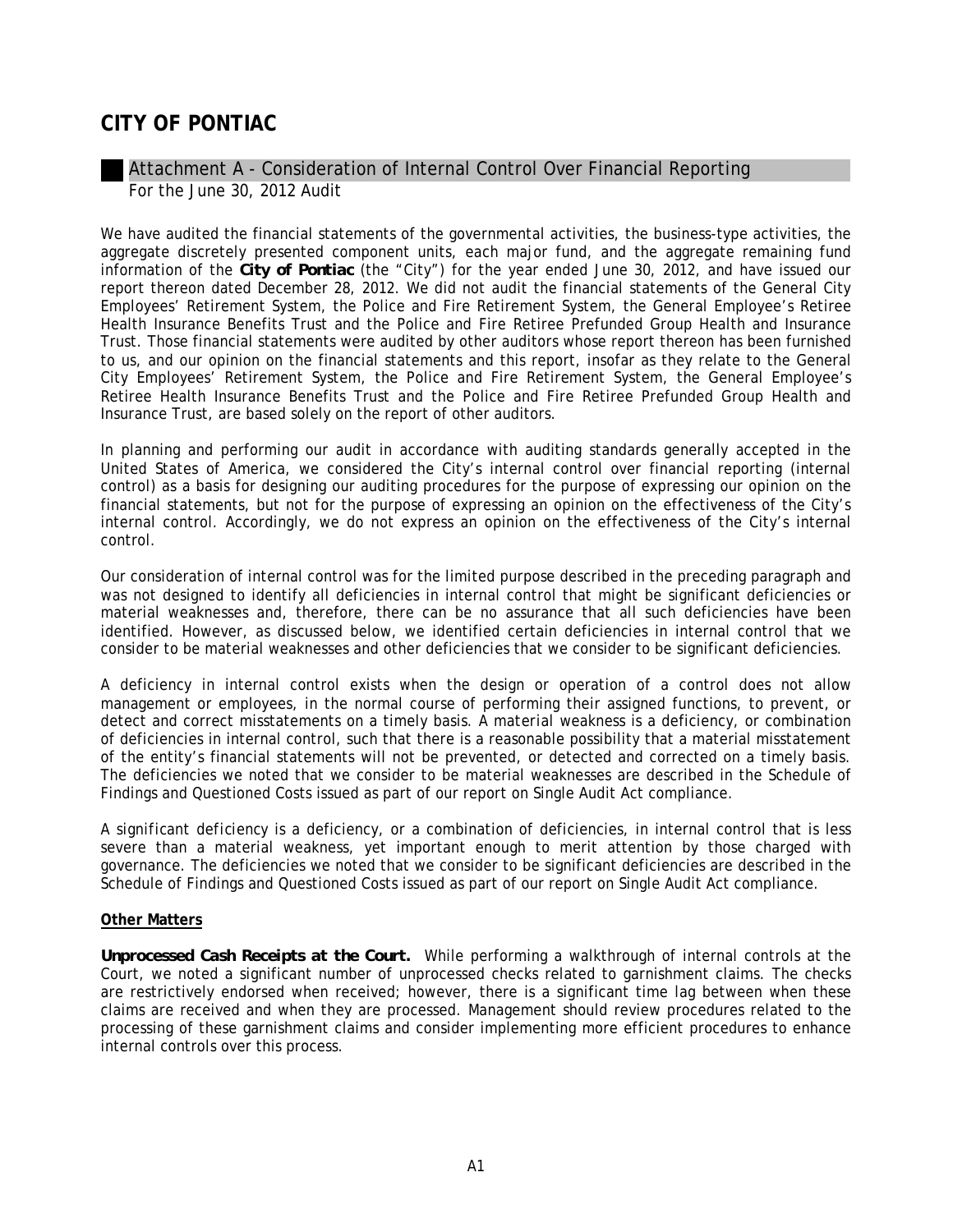# Attachment A - Consideration of Internal Control Over Financial Reporting For the June 30, 2012 Audit

*Stale Checks (repeat).* During our testing of bank reconciliations, it came to our attention that there are a significant number of checks that have been outstanding for more than one year. The City should follow the State of Michigan's Uniform Unclaimed Property Act for checks that have been outstanding for more than one year.

*Petty Cash Reconciliation.* The City has approximately \$15,000 recorded in petty cash. These accounts are not being reconciled and many of them do not have a custodian assigned. Some of these petty cash amounts belong to departments that have since been outsourced by the City. Management should assign a custodian to each petty cash fund and implement procedures to ensure that these funds are being reconciled periodically. In addition, petty cash funds related to departments that have been outsourced should be eliminated.

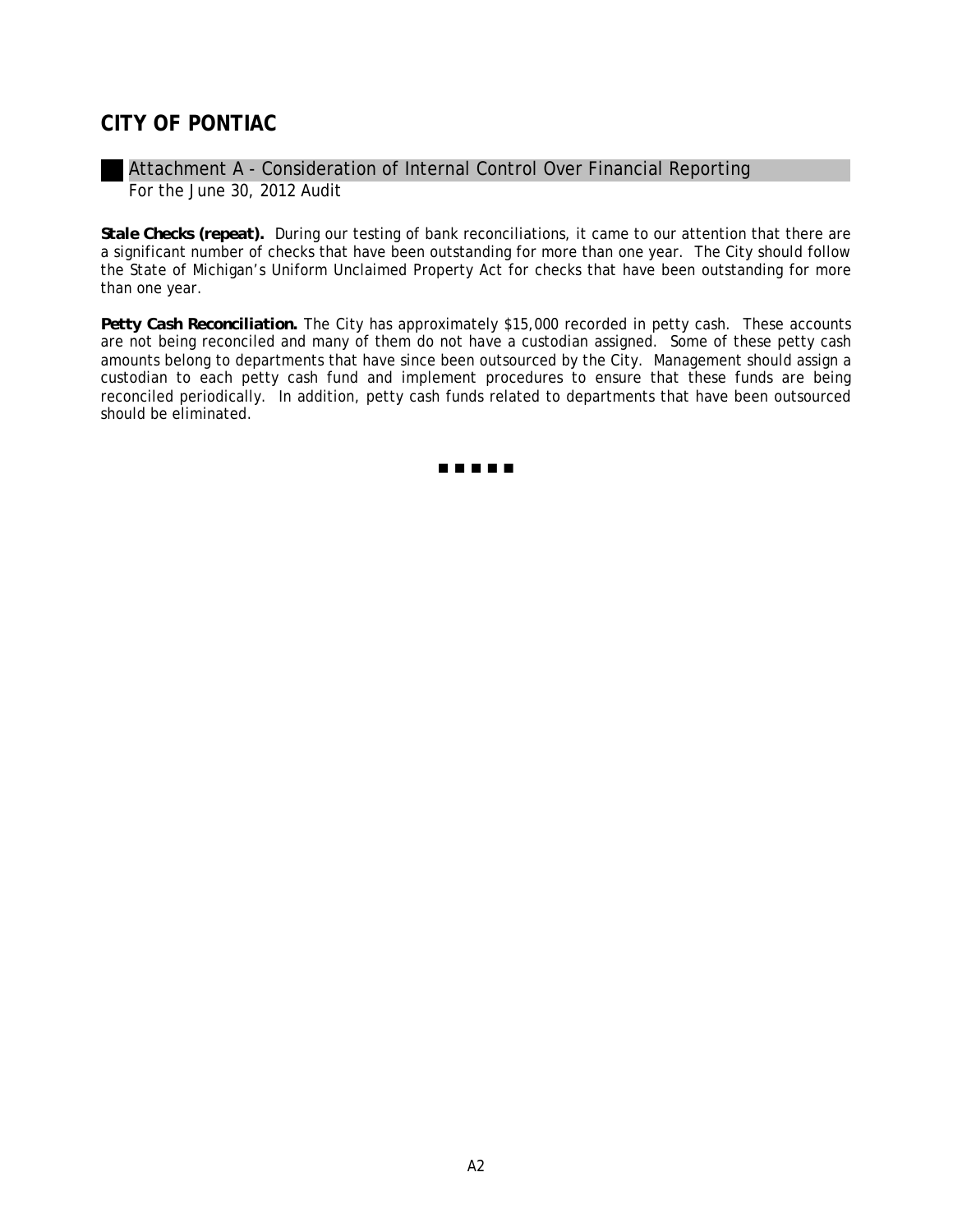#### Attachment B - Schedule of Adjustments Passed (SOAP)

For the June 30, 2012 Audit

In accordance with the provisions of SAS 107, *Audit Risk and Materiality*, we have prepared the following schedule of proposed audit adjustments, which we believe are immaterial both individually and in the aggregate. Also in accordance with SAS 107, we are providing this schedule to both management and those charged with governance to receive their assurance that they agree that the amounts listed below are not material to the financial statements, either individually or in the aggregate, and do not need to be recorded.

|                                                                                    | Effect of Passed Adjustment - Over(Under)Statement |               |        |                 |   |                     |  |         |      |                                  |
|------------------------------------------------------------------------------------|----------------------------------------------------|---------------|--------|-----------------|---|---------------------|--|---------|------|----------------------------------|
|                                                                                    |                                                    | <b>Assets</b> |        | Liabilities     |   | Beginning<br>Equity |  | Revenue |      | Expenses/<br><b>Expenditures</b> |
| Governmental activities<br>Long-term debt understated<br>related to tax refund due |                                                    |               | $-$ \$ | $(102, 375)$ \$ |   |                     |  |         | $-5$ | (102, 375)                       |
| Business-type activities<br>Water fund<br>Reclass of customer overpayments \$      |                                                    | (177, 905)    | \$     | $(177, 905)$ \$ |   |                     |  |         |      |                                  |
| Sewer fund<br>Reclass of customer overpayments                                     |                                                    | (145, 558)    |        | (145, 558)      |   |                     |  |         |      |                                  |
| Total business-type activities                                                     | \$                                                 | (323, 463)    | S      | (323, 463)      | S |                     |  |         |      |                                  |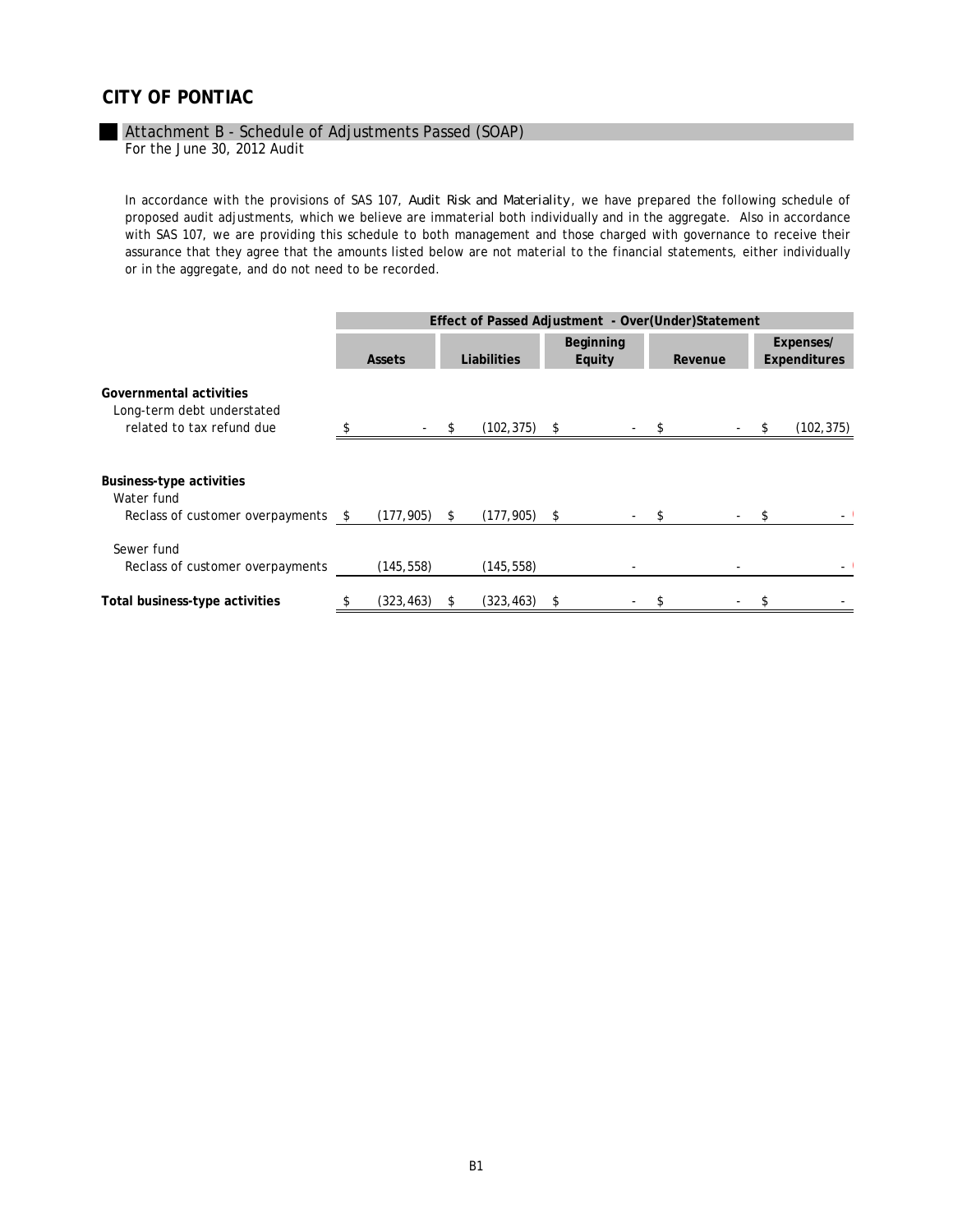# Attachment C – Upcoming Changes in Accounting Standards For the June 30, 2012 Audit

The following pronouncements of the Governmental Accounting Standards Board (GASB) have been released recently and may be applicable to the City in the near future. We encourage management to review the following information and determine which standard(s) may be applicable to the City. For the complete text of these and other GASB standards, visit www.gasb.org and click on the "pronouncements" tab. If you have questions regarding the applicability, timing, or implementation approach for any of these standards, please contact your audit team.

# **GASB 63 Deferred Inflows, Outflows, and Net Position**

*Effective 12/15/2012 (your FY 2013)* 

This standard will introduce new terminology to the balance sheet by creating a category of quasi-assets called "deferred outflows", and a category of quasi-liabilities called "deferred inflows". As a result, the term "net assets" will no longer be used, and is replaced by the more generic term "net position". Essentially, deferred inflows and outflows will be used to report transactions that occurred prior to year end that relate to revenues and expenses (inflows and outflows) of future periods. The format of the new "statement of net position" will be presented as *assets + deferred outflows* – *liabilities – deferred inflows*  = *net position*. Net position will be further categorized into *net investment in capital assets*, *restricted*, and *unrestricted* amounts. Fund balance of governmental funds will be unaffected, and governmental funds will continue to report a traditional balance sheet (*assets = liabilities + fund balance).*

# **GASB 64 Derivative Instruments (an Amendment of GASB 53)**

*Effective 06/15/2011 (your FY 2011)* 

Under certain circumstances, a government is permitted to enter into swap agreements to "hedge" or protect against the risk of loss. The government is required to recognize the income statement impact of a hedge upon its termination. This standard addresses whether amending an existing swap agreement or entering into a new swap agreement qualifies as a termination for accounting purposes.

Statement No. 64 is already in effect. However, since the City does not hold any derivative instruments, this standard had no impact on its financial reporting.

#### **GASB 65 Items Previously Reported as Assets and Liabilities**  *Effective 12/15/2013 (your FY 2014)*

This standard builds on the new terminology introduced in GASB 63. Certain items previously reported as assets and liabilities will now be classified as deferred inflows and outflows, while other items will no longer be carried on the balance sheet. As such, a restatement of beginning equity may be required to write off balances from previous years that no longer meet the definition for presentation on the balance sheet. The term "deferred revenue" will no longer be used by governments for any purpose. While GASB 65 is not required to be implemented until one year after GASB 63, we recommend that they be adopted together, as the standards complement one another.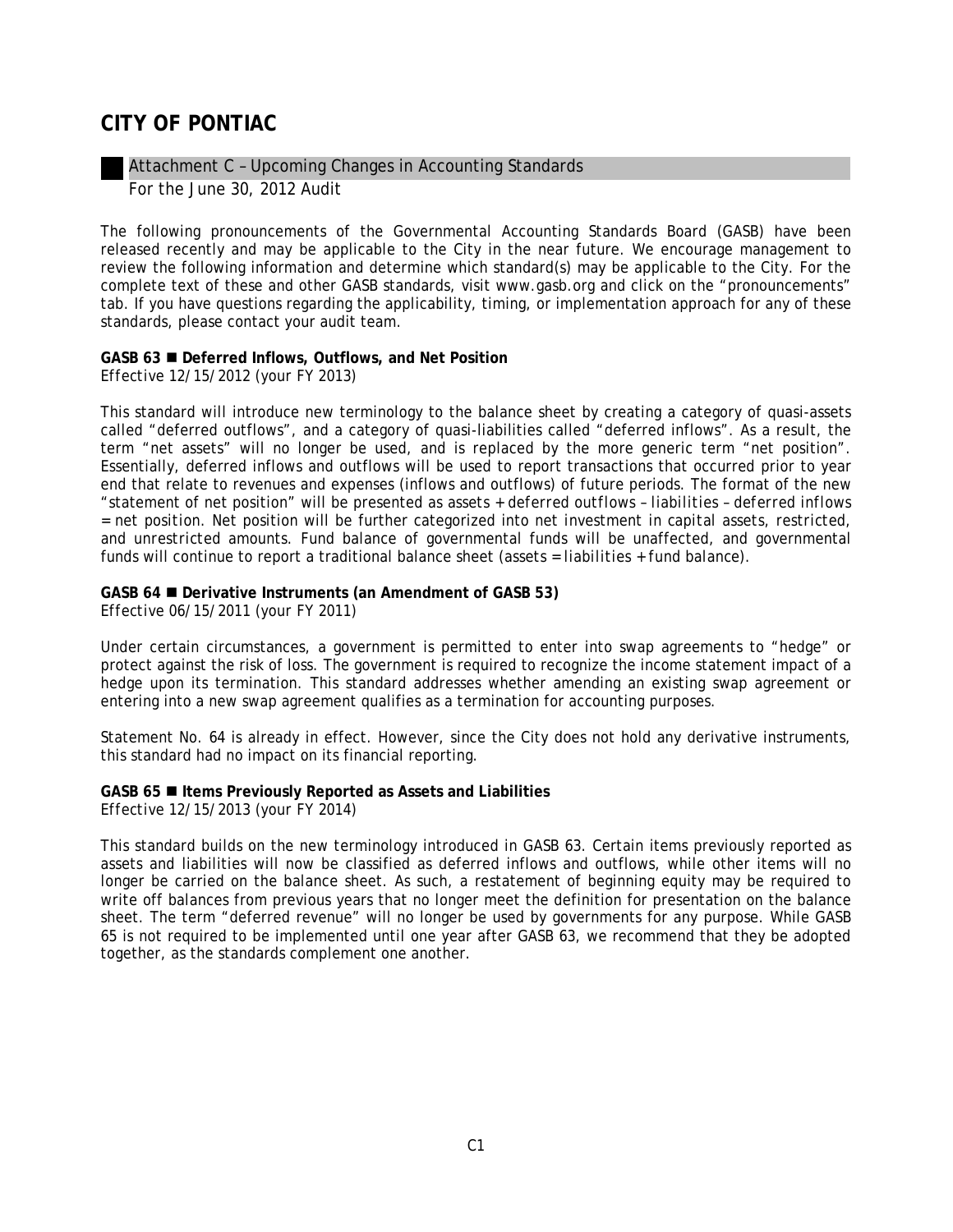# Attachment C – Upcoming Changes in Accounting Standards For the June 30, 2012 Audit

The following table provides examples of balances affected by this standard:

| <b>Item</b>                                                                                                        | Pre-GASB 65                                                                   | Post-GASB 65                                             |
|--------------------------------------------------------------------------------------------------------------------|-------------------------------------------------------------------------------|----------------------------------------------------------|
| Loss/gain on refunding of bonds<br>payable                                                                         | Liability/asset ("deferred loss/gain<br>on refunding")                        | Deferred outflow/inflow                                  |
| Property taxes levied prior to the<br>year they are intended to finance                                            | Liability ("deferred revenue")                                                | Deferred inflow                                          |
| Grant funds received but all grant<br>requirements not met                                                         | Provider: asset ("advance to")<br>Recipient: liability ("advance<br>$from$ "  | No change                                                |
| Grant funds received and all grant<br>requirements met, but advance is for<br>the following program year           | Provider: asset ("advance to")<br>Recipient: liability ("advance"<br>$from$ " | Provider: deferred outflow<br>Recipient: deferred inflow |
| Bond issuance costs                                                                                                | Asset ("deferred bond issuance costs"<br>or "deferred bond charges")          | Expense in year incurred                                 |
| Initial direct costs of operating leases                                                                           | Asset ("prepaid")                                                             | Expense in year incurred                                 |
| Unexpended proceeds of<br>expenditure-driven grants; charges<br>for services collected in advance                  | Liability ("deferred revenue")                                                | Liability ("unearned revenue")                           |
| Revenues not "available" in<br>governmental funds because they are<br>not collected soon enough after year-<br>end | Liability ("deferred revenue")                                                | Deferred inflow                                          |

#### **GASB 66 2012 Technical Corrections (an Amendment to GASB 10 and GASB 62)**  *Effective 12/15/2013 (your FY 2014)*

This standard was issued to eliminate conflicting guidance that resulted from the issuance of GASB 54 and

GASB 62, which are both already effective*.* GASB 10 was amended to allow for risk financing activities to be accounted for in whichever fund type is most applicable (no longer limited to the general fund or an internal service fund). GASB 62 was amended to modify specific guidance related to (1) operating leases with scheduled rent increases, (2) purchase of loans at an amount other than the principal amount, and (3) service fees related to mortgages that are sold when the service rate varies significantly from the current (normal) service fees.

We do not expect GASB 66 to have any significant impact on the City at this time.

# **GASB 67 Financial Reporting for Pension Plans**

*Effective 06/15/2014 (your FY 2014)* 

This standard establishes the requirements for pension plans administered by trusts to report on their operations, including setting new uniform requirements for actuarial valuations of the total pension liability, and reporting various 10-year trend data as required supplementary information. The financial statements of pension plans will not change substantially as a result of GASB 67, though the additional note disclosures and required supplementary information will be significant. Additionally, actuarial valuations conducted in accordance with GASB 67 will have to match the government's fiscal year, or be rolled forward to that date by the actuary.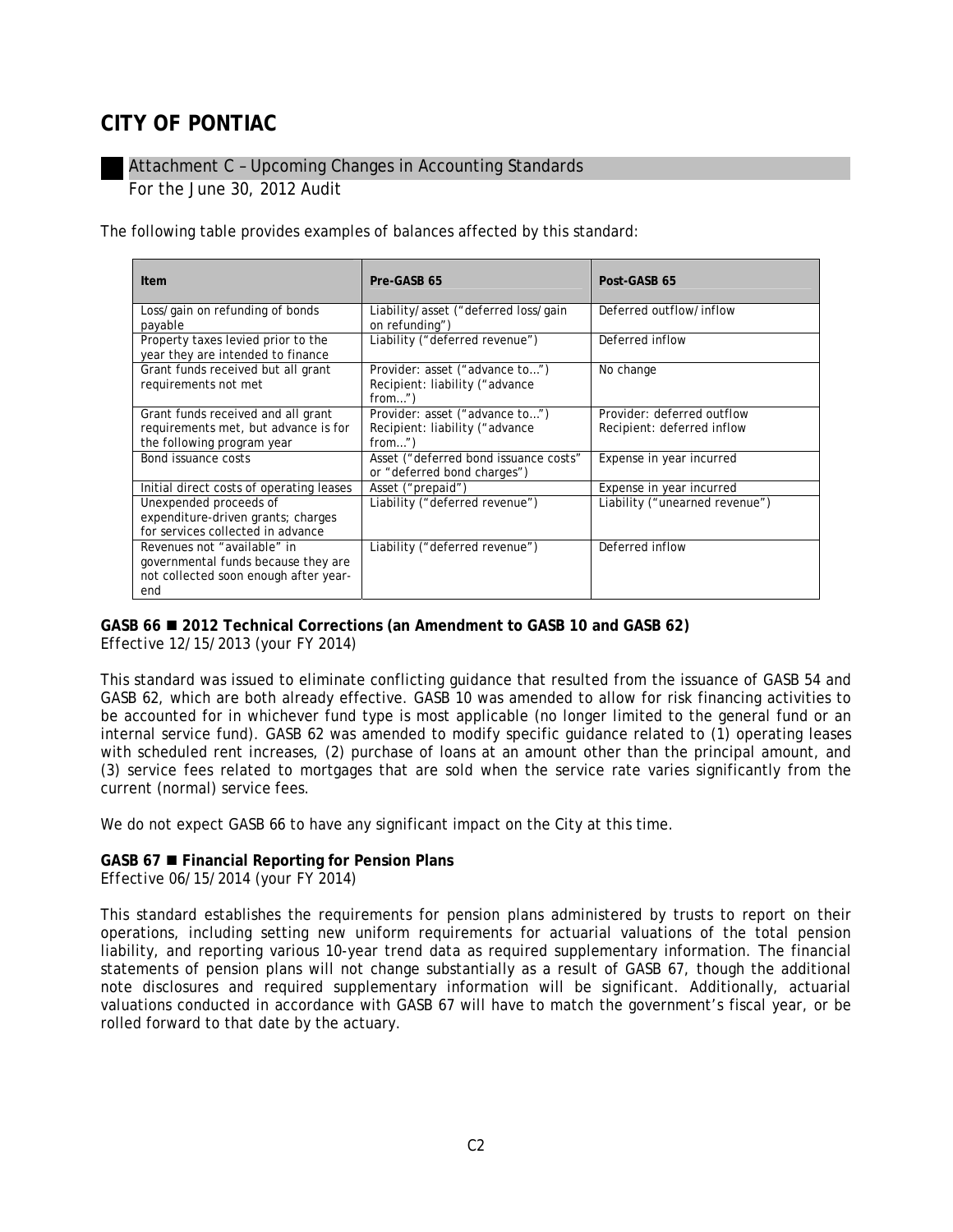Attachment C – Upcoming Changes in Accounting Standards For the June 30, 2012 Audit

## **GASB 68 Accounting and Financial Reporting for Pensions**  *Effective 06/15/2015 (your FY 2015)*

This standard establishes new requirements for governments to report a "net pension liability" for the unfunded portion of its pension plan. Governments that maintain their own pension plans (either single employer or agent multiple-employer) will report a liability for the difference between the total pension liability calculated in accordance with GASB 67 and the amount held in the pension trust fund. Governments that participate in a cost sharing plan will report a liability for their "proportionate share" of the net pension liability of the entire system.

Historically, governments have only been required to report a net pension obligation to the extent that they have not met the annual required contribution (ARC) in any given year. Upon implementation of this standard, governments will be required to report a net pension liability based on the current funded status of their pension plans. This liability would be limited to the government-wide financial statements and proprietary funds. Changes in this liability from year to year will largely be reflected on the income statement, though certain amounts will be deferred and amortized over varying periods.

GASB 68 also requires more extensive note disclosures and required supplementary information, including 10 years of historical information. The methods used to determine the discount rate (the assumed rate of return on plan assets held in trust) are mandated and must be disclosed, along with what the impact would be on the net pension liability if that rate changed by 1% in either direction. Other new disclosure requirements include details of the changes in the components of the net pension liability, comparisons of actual employer contributions to actuarially determined contributions, and ratios to put the net pension liability in context. For single-employer and agent multiple-employer plans, the information for these statements will come from the annual actuarial valuation. For cost sharing plans, this information will be derived from the financial reports of the plan itself, multiplied by the government's proportionate share of plan.

GASB 67 and 68 are only applicable to pension plans. However, the GASB has announced its intent to issue similar standards for other postemployment benefits (e.g., retiree healthcare) on a two year delay from these standards.

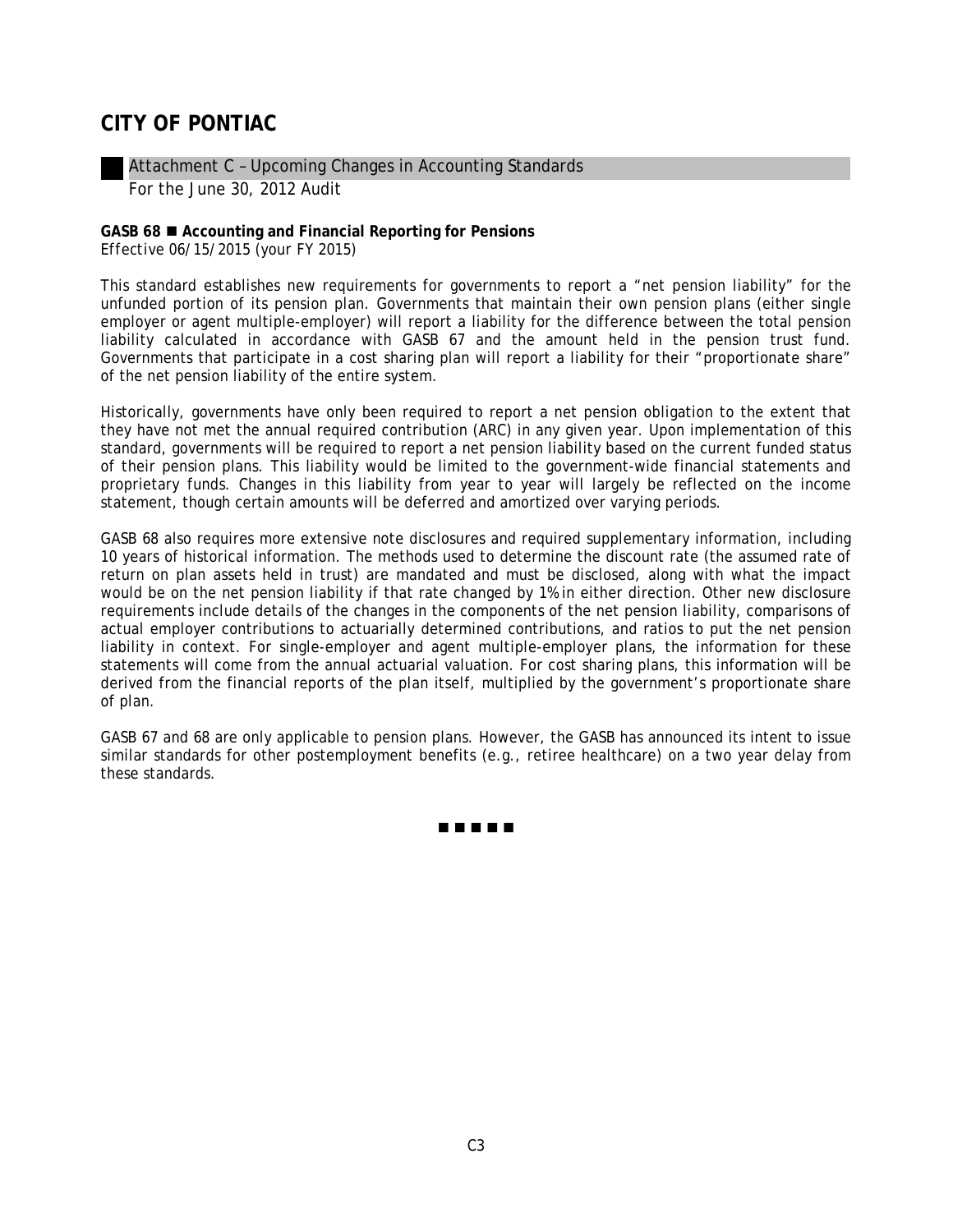

# **CITY OF PONTIAC OFFICE OF THE EMERGENCY FINANCIAL MANAGER LOUIS H. SCHIMMEL**

47450 Woodward Avenue Pontiac. Michigan 48342 Telephone: (248) 758-3133 Fax: (248) 758-3292

December 28, 2012

Rehmann Robson 1500 W. Big Beaver, 2<sup>nd</sup> Floor Troy, MI 48084

We are providing this letter in connection with your audit of the financial statements of the City of Pontiac as of June 30, 2012 and for the year then ended for the purpose of expressing opinions as to whether the financial statements present fairly, in all material respects, the respective financial position of the governmental activities, the business-type activities, the aggregate discretely presented component units, each major fund, and the aggregate remaining fund information of the City of Pontiac and the respective changes in financial position and, where applicable, cash flows thereof in conformity with accounting principles generally accepted in the United States of America. We confirm that we are responsible for the fair presentation of the previously mentioned financial statements in conformity with accounting principles generally accepted in the United States of America. We are also responsible for adopting sound accounting policies, establishing and maintaining effective internal control over financial reporting, and preventing and detecting fraud.

We confirm, to the best of our knowledge and belief, as of December 28, 2012, the following representations made to you during your audit.

- The financial statements referred to above are fairly presented in conformity with accounting principles  $1.$ generally accepted in the United States of America and include all properly classified funds and other financial information of the primary government and all component units required by generally accepted accounting principles to be included in the financial reporting entity.
- $2.$ We have made available to you all-
	- Financial records and related data and all audit or relevant monitoring reports, if any, received a. from funding sources.
	- Minutes of the meetings of the City Council or summaries of actions of recent meetings for which b. minutes have not yet been prepared.
- There have been no communications from regulatory agencies concerning noncompliance with, or 3. deficiencies in, financial reporting practices.
- There are no material transactions that have not been properly recorded in the accounting records 4. underlying the financial statements or the schedule of expenditures of federal awards.
- We believe the effects of the uncorrected financial statement misstatements summarized in the 5. attached schedule are immaterial, both individually and in the aggregate, to the financial statements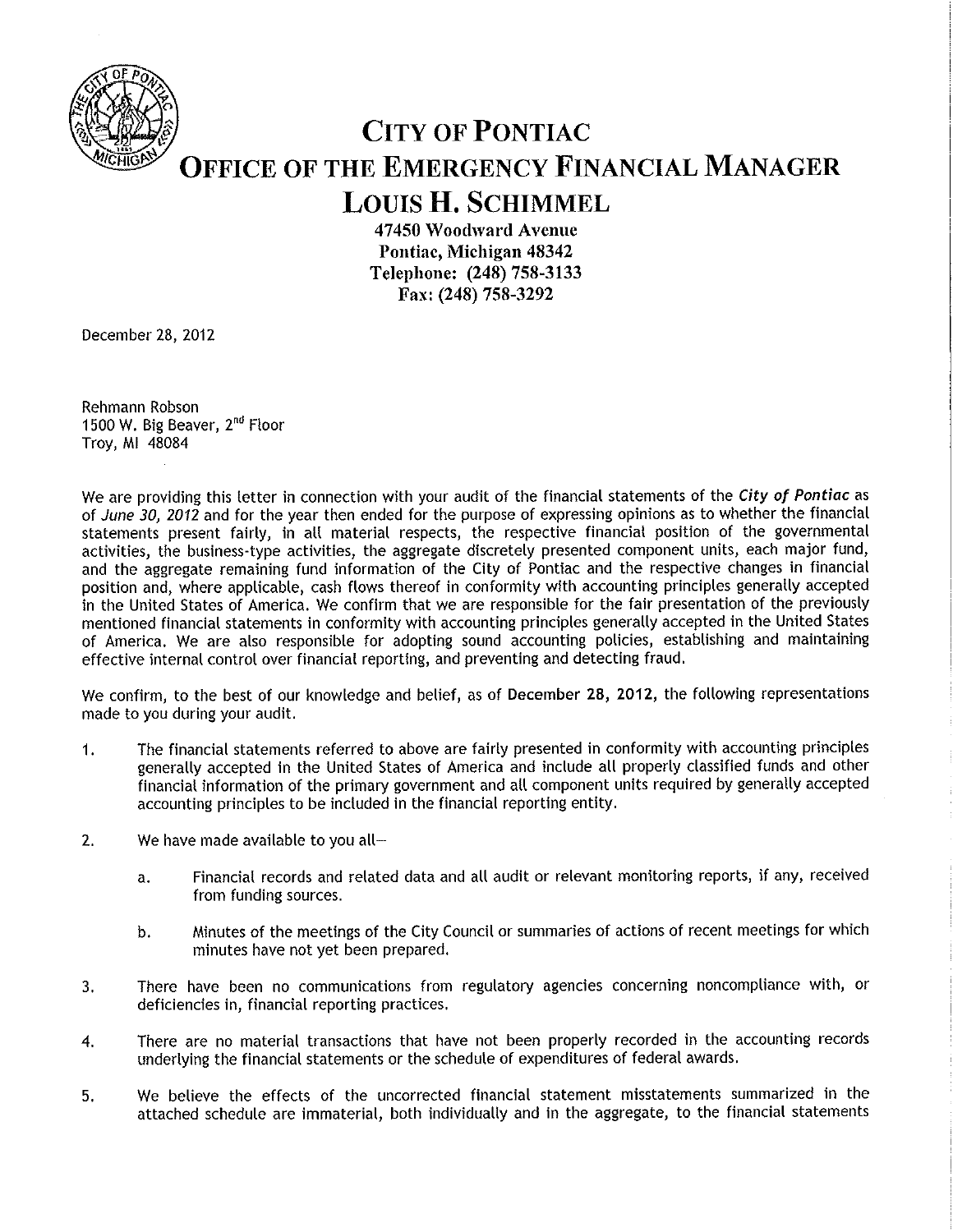taken as a whole. In addition, you have proposed adjusting journal entries that have been posted. We are in agreement with those adjustments.

- We acknowledge our responsibility for the design and implementation of programs and controls to 6. prevent and detect fraud.
- 7. We have no knowledge of any fraud or suspected fraud affecting the entity involving:
	- Management,  $a.$
	- Employees who have significant roles in internal control, or  $b.$
	- Others where the fraud could have a material effect on the financial statements. c.
- 8. We have no knowledge of any allegations of fraud or suspected fraud affecting the entity received in communications from employees, former employees, analysts, regulators, or others.
- 9. We have a process to track the status of audit findings and recommendations.
- $10.$ We have identified to you any previous audits, attestation engagements, and other studies related to the audit objectives and whether related recommendations have been implemented.
- 11. We have provided our views on reported findings, conclusions, and recommendations, as well as our planned corrective actions, for the report.
- $12.$ The City has no plans or intentions that may materially affect the carrying value or classification of assets, liabilities, or equity.
- $13.$ The following, if any, have been properly recorded or disclosed in the financial statements:
	- Related party transactions, including revenues, expenditures/expenses, loans, transfers, leasing a. arrangements, and guarantees, and amounts receivable from or payable to related parties.

For the purposes of this letter, related parties mean members of the governing body; board members: administrative officials: immediate families of administrative officials, board members, and members of the governing body; and any companies affiliated with or owned by such individuals.

- b. Guarantees, whether written or oral, under which the City is contingently liable.
- All accounting estimates that could be material to the financial statements, including the key c. factors and significant assumptions underlying those estimates and measurements. We believe the estimates and measurements are reasonable in the circumstances.
- 14. We are responsible for compliance with the laws, regulations, and provisions of contracts and grant agreements applicable to us, including tax or debt limits and debt contracts; and we have identified and disclosed to you all laws, regulations and provisions of contracts and grant agreements that we believe have a direct and material effect on the determination of financial statement amounts, or other financial data significant to the audit objectives, including legal and contractual provisions for reporting specific activities in separate funds.
- $15.$ There are no-
	- Violations or possible violations of budget ordinances, laws and regulations (including those  $a.$ pertaining to adopting, approving, and amending budgets), provisions of contracts and grant agreements, tax or debt limits, and any related debt covenants whose effects should be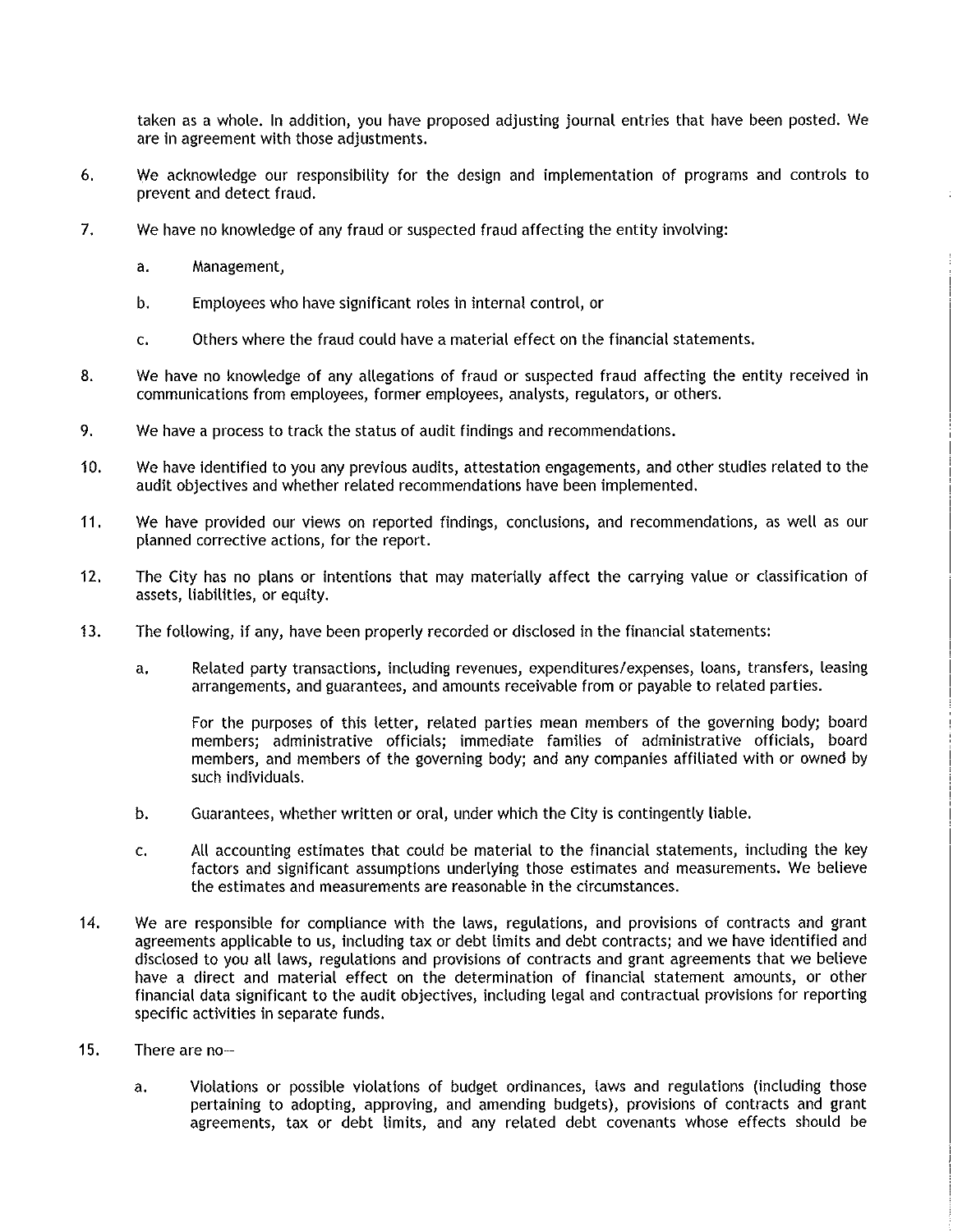considered for disclosure in the financial statements, or as a basis for recording a loss contingency, or for reporting on noncompliance, other than those disclosed in the notes to the financial statements.

- Unasserted claims or assessments that our lawyer has advised us are probable of assertion and b. must be disclosed in accordance with generally accepted accounting principles.
- Other liabilities or gain or loss contingencies that are required to be accrued or disclosed by c. generally accepted accounting principles.
- As part of your audit, you assisted with preparation of the financial statements and related notes. We  $16.$ have designated an individual with suitable skill, knowledge, or experience to oversee your services and have made all management decisions and performed all management functions. We have reviewed, approved, and accepted responsibility for those financial statements and related notes.
- The City has satisfactory title to all owned assets, and there are no liens or encumbrances on such assets  $17.$ nor has any asset been pledged as collateral.
- The City has complied with all aspects of contractual agreements that would have a material effect on 18. the financial statements in the event of noncompliance.
- We have followed all applicable laws and regulations in adopting, approving, and amending budgets. 19.
- The financial statements include all component units as well as joint ventures with an equity interest,  $20.$ and properly disclose all other joint ventures and other related organizations.
- $21.$ The financial statements properly classify all funds and activities.
- All funds that meet the quantitative criteria in GASB Statement Nos. 34 and 37 for presentation as major 22. are identified and presented as such and all other funds that are presented as major are particularly important to financial statement users.
- 23. Components of net assets (invested in capital assets, net of related debt; restricted; and unrestricted) and fund balances (nonspendable, restricted, committed, assigned, and unassigned) are properly classified and, if applicable, approved.
- 24. Provisions for uncollectible receivables have been properly identified and recorded.
- Expenses have been appropriately classified in or allocated to functions and programs in the statement 25. of activities, and allocations have been made on a reasonable basis.
- Revenues are appropriately classified in the statement of activities within program revenues, general 26. revenues, contributions to term or permanent endowments, or contributions to permanent fund principal.
- 27. Interfund, internal, and intra-entity activity and balances have been appropriately classified and reported.
- Special and extraordinary items, if any, are appropriately classified and reported. 28.
- 29. Deposits and investments are properly classified as to risk and are properly disclosed.
- Capital assets, including infrastructure and intangible assets, are properly capitalized, reported, and, if 30. applicable, depreciated.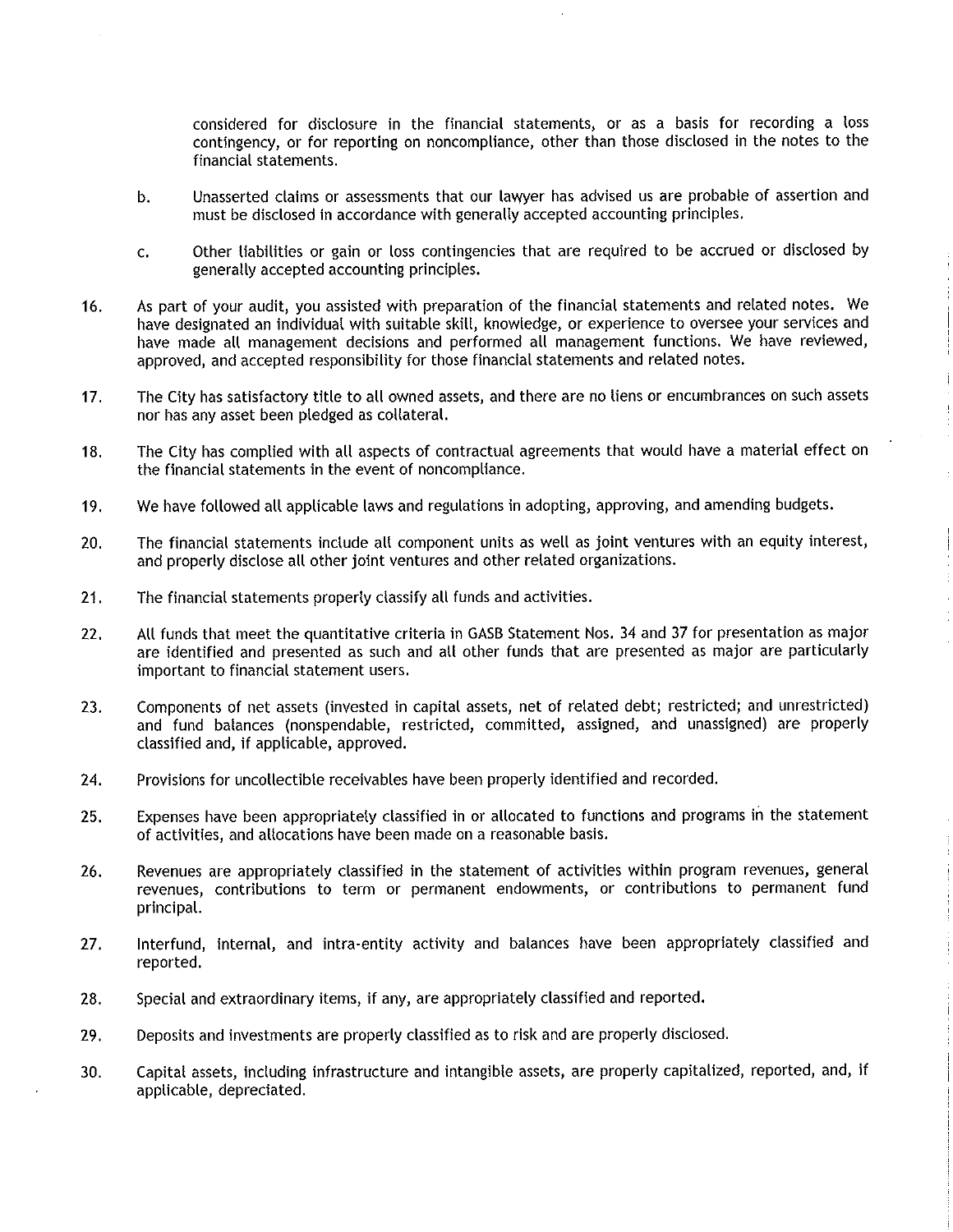- We have appropriately disclosed the City's policy regarding whether to first apply restricted or  $31.$ unrestricted resources when an expense is incurred for purposes for which both restricted and unrestricted net assets are available and have determined that net assets were properly recognized under the policy.
- We believe that the actuarial assumptions and methods used to measure pension and OPEB liabilities and 32. costs for financial accounting purposes are appropriate in the circumstances.
- We acknowledge our responsibility for the required supplementary information (RSI). The required 33. supplementary information is measured and presented within prescribed guidelines and the methods of measurement and presentation have not changed from those used in the prior period. We have disclosed to you any significant assumptions and interpretations underlying the measurement and presentation of the RSI.
- With respect to the other supplementary information on which an in-relation-to opinion is issued, we 34. acknowledge our responsibility for presenting the other supplementary information in accordance with accounting principles generally accepted in the United States of America, and we believe the other supplementary information, including its form and content, is fairly presented in accordance with accounting principles generally accepted in the United States of America. The methods of measurement and presentation of the other supplementary information have not changed from those used in the prior period, and we have disclosed to you any significant assumptions or interpretations underlying the measurement and presentation of the supplementary information.
- We have evaluated the City's ability to continue as a going concern and have included appropriate 35. disclosures, as necessary, in the financial statements.
- With respect to federal award programs: 36.
	- We are responsible for understanding and complying with and have complied with the a. requirements of OMB Circular A-133, Audits of States, Local Governments, and Non-Profit Organizations, including requirements relating to preparation of the schedule of expenditures of federal awards.
	- We have prepared the schedule of expenditures of federal awards in accordance with OMB b. Circular A-133, and have identified and disclosed in the schedule expenditures made during the audit period for all awards provided by federal agencies in the form of grants, federal costreimbursement contracts, loans, loan guarantees, property (including donated surplus property), cooperative agreements, interest subsidies, insurance, food commodities, direct appropriations, and other assistance.
	- We acknowledge our responsibility for presenting the schedule of expenditures of federal awards  $\mathbf{c}$ . (SEFA) in accordance with the requirements of OMB Circular A-133 \$310.b and we believe the SEFA, including its form and content, is fairly presented in accordance with the Circular. The methods of measurement and presentation of the SEFA have not changed from those used in the prior period and we have disclosed to you any significant assumptions and interpretations underlying the measurement and presentation of the SEFA.
	- If the SEFA is not presented with the audited financial statements, we will make the audited d. financial statements readily available to the intended users of the supplementary information no later than the date we issue the supplementary information and the auditor's report thereon.
	- We have identified and disclosed to you all of our government programs and related activities e. subject to OMB Circular A-133.
	- We are responsible for understanding and complying with, and except as noted in your report f. have complied with, the requirements of laws, regulations, and the provisions of contracts and grant agreements related to each of our federal programs and have identified and disclosed to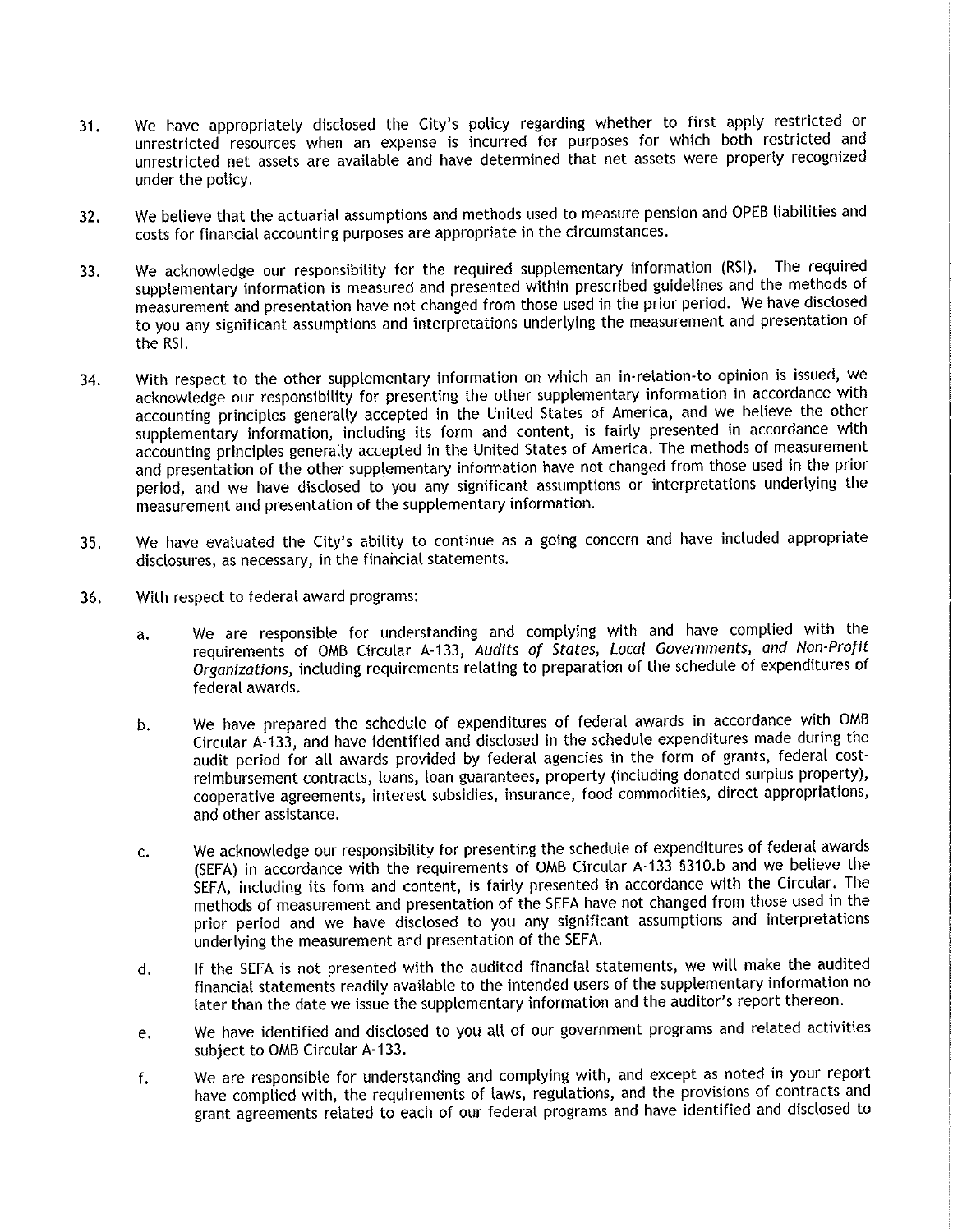you the requirements of laws, regulations, and the provisions of contracts and grant agreements that are considered to have a direct and material effect on each major program.

- We are responsible for establishing and maintaining, and, except as noted in your report, have g. established and maintained, effective internal control over compliance requirements applicable to federal programs that provides reasonable assurance that we are managing our federal awards in compliance with laws, regulations, and the provisions of contracts and grant agreements that could have a material effect on our federal programs. Except as noted in your report, we believe the internal control system is adequate and is functioning as intended.
- We have made available to you all contracts and grant agreements (including amendments, if h. any) and any other correspondence with federal agencies or pass-through entities relevant to federal programs and related activities.
- We have received no requests from a federal agency to audit one or more specific programs as a i. major program.
- We have complied with the direct and material compliance requirements (except for j. noncompliance disclosed to you), including when applicable, those set forth in the OMB Circular A-133 Compliance Supplement, relating to federal awards and have identified and disclosed to you all amounts questioned and any known noncompliance with the requirements of federal awards.
- We have disclosed any communications from grantors and pass-through entities concerning k. possible noncompliance with the direct and material compliance requirements, including communications received from the end of the period covered by the compliance audit to the date of the auditor's report.
- We have disclosed to you the findings received and related corrective actions taken for previous  $\mathbf{I}$ . audits, attestation engagements, and internal or external monitoring that directly relate to the objectives of the compliance audit, including findings received and corrective actions taken from the end of the period covered by the compliance audit to the date of the auditor's report.
- Amounts claimed or used for matching were determined in accordance with relevant guidelines m. in OMB Circular A-87, Cost Principles for State, Local, and Tribal Governments, and OMB's Uniform Administrative Requirements for Grants and Cooperative Agreements to State and Local Governments.
- We have disclosed to you our interpretation of compliance requirements that may have varying n. interpretations.
- We have made available to you all documentation related to compliance with the direct and o. material requirements, including information related to federal program financial reports and claims for advances and reimbursements.
- We have disclosed to you the nature of any subsequent events that provide additional evidence p. about conditions that existed at the end of the reporting period affecting noncompliance during the reporting period.
- There are no known instances of noncompliance with direct and material compliance q. requirements that occurred subsequent to the period covered by the auditor's report.
- No changes have been made in internal control over compliance or other factors that might r. significantly affect internal control, including any corrective action we have taken regarding significant deficiencies in internal control over compliance (including material weaknesses in internal control over compliance), have occurred subsequent to the date as of which compliance was audited.